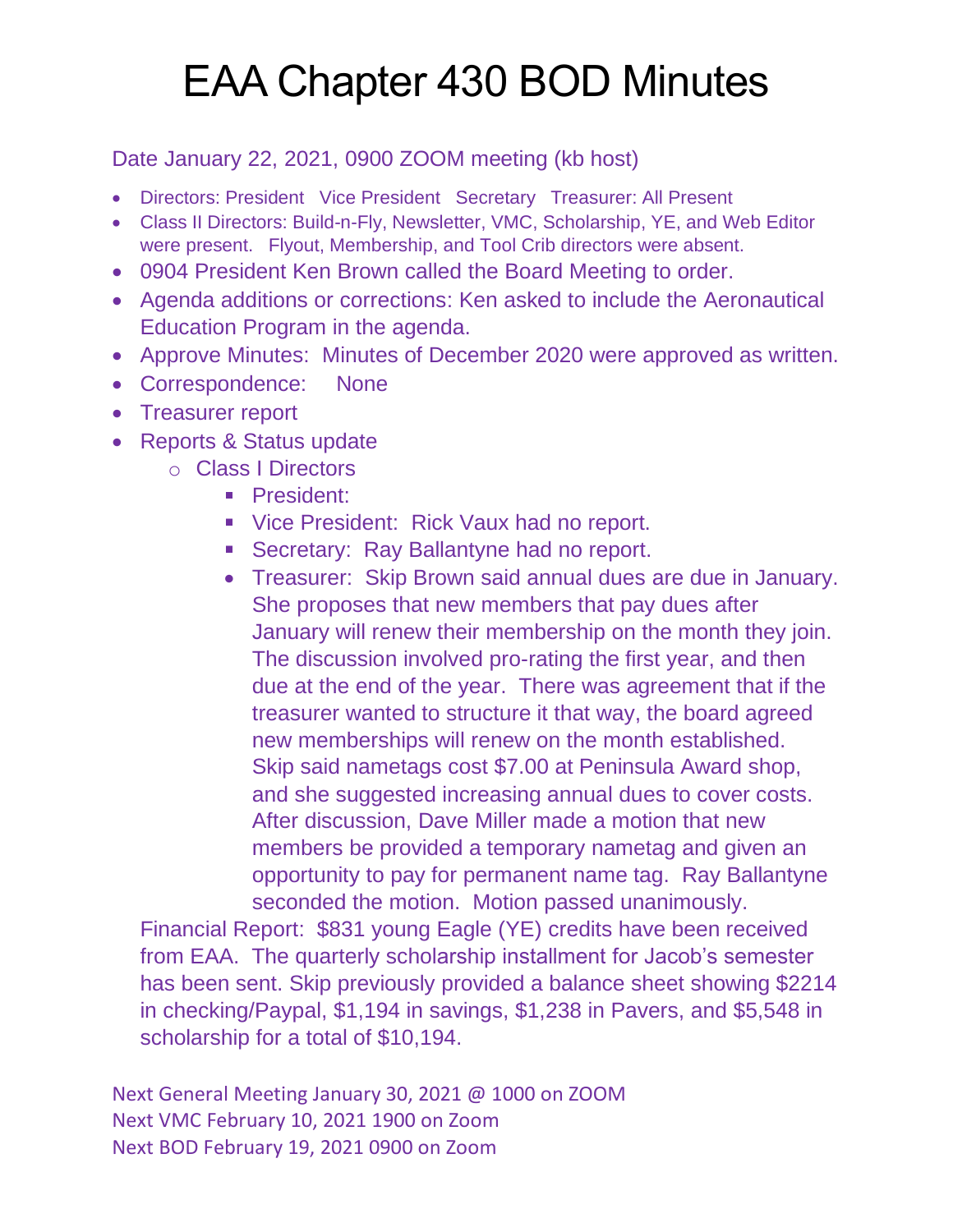## EAA Chapter 430 BOD Minutes

## o Class II Directors

- Build-n-Fly: Al Gross said the R/C simulator and flight instruction program is pretty much on hold waiting on COVID restrictions. He is available to make recommendations to anyone about what to buy for RC equipment.
- **Fiv-out:** Barry Halsted was not present.
- **Membership: Madeline Patterson not present.**
- **Newsletter:** Skip Brown had nothing to report.
- Programs: No director.
- **Scholarship:** Dave Miller said he met Daniel who works for Rite Brothers. He was successful with a previous scholarship and earned his PPL. We have \$5500 in the fund with obligations of \$1500. There was discussion to offer Daniel a scholarship next year of \$1500. Skip suggested Daniel submit a letter for consideration. She also suggested Madeline be a candidate for a scholarship. Dave will investigate and provide the board with a recommendation.
- **Tool Crib:** Ted Smith was not present.
- Web Editor: Andy recently made changes to the web site. The menu is alphabetized, he added a photo slide show and added drop downs.
- VMC: Ray Ballantyne asked the board for and received recommendations for future meeting presentations. This included using Flyout locations for a prebrief. Get a presenter from online presenters from EAA, how to do simple maintenance procedures. Chris Armstrong accident from Andy.
- Young Eagle: Bud is ready to begin YE events when conditions allow. Bud will provide the 2021 schedule, pending restrictions. May 22 is tentatively the first date.
- **Old Business:** 
	- Survey results were published. Rick was pleased with 30% return. Most wanted to return to in-person meetings. Ken was

Next General Meeting January 30, 2021 @ 1000 on ZOOM Next VMC February 10, 2021 1900 on Zoom Next BOD February 19, 2021 0900 on Zoom